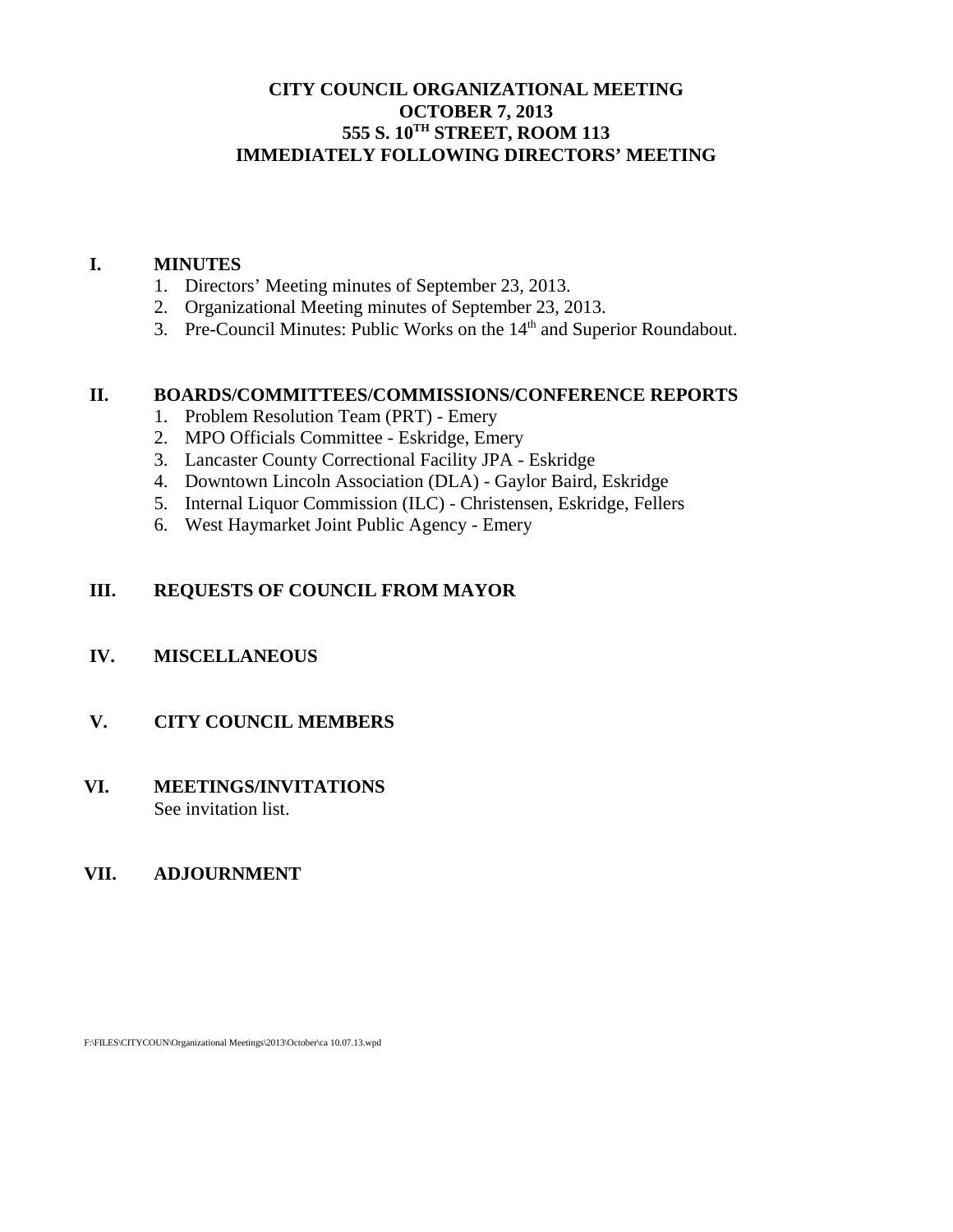### **MINUTES CITY COUNCIL ORGANIZATIONAL MEETING OCTOBER 7, 2013**

- **Present:** Carl Eskridge, Chair; Doug Emery, Vice Chair; Jon Camp; Roy Christensen; Jonathan Cook; Trent Fellers; and Leirion Gaylor Baird
- **Others:** Trish Owen, Deputy Chief of Staff; Rod Confer, City Attorney; Mary Meyer, Council Secretary

Chair Eskridge opened the meeting at 2:35 p.m. and announced the location of the Open Meetings Act.

# **I. MINUTES**

- 1. Directors' Meeting minutes of September 23, 2013.
- 2. Organizational Meeting minutes of September 23, 2013.
- 3. Pre-Council Minutes: Public Works on the 14<sup>th</sup> and Superior Roundabout.

Minutes presented to Council electronically and with no corrections placed on file in Council office.

# **II. BOARDS/COMMITTEES/COMMISSIONS/CONFERENCE REPORTS**

# **1. Problem Resolution Team (PRT) - Emery**

Emery stated the PRT currently has 9 active cases, and 9 monitor cases. The oldest active case is over  $6\frac{1}{2}$ years. We had 4 pending, decided to put 1 on active, 1 on monitor, and 2 were turned down as they didn't meet the criteria. The number of cases will decrease in the winter with no grass or weed issues as a reason.

Eskridge asked, are the properties under No. 15 regarding vacancy, on the PRT? Emery didn't think so as the PRT hasn't reached the point to declare them.

# **2. MPO Officials Committee - Eskridge, Emery**

Eskridge stated the Committee consists of 2 Council Members, 2 County Commissioners, the Mayor, and the Director of State Roads. Received a report on alternative transportation. Looked at bikes, walking, and other forms of transportation. A consultant from Portland attended and discussed other communities, similar to Lincoln, and what they do. Discussed the number of people in Lincoln who utilize alternative avenues for going to work is lower than those cities. We'll start looking at making easier for people to use an alternative method to travel. The MPO had a consultant a few years ago who discussed buses, and what was done in communities. One way they increased ridership was simplifying the routes.

### **3. Lancaster County Correctional Facility JPA - Eskridge**

Eskridge stated an article last week said a significant number of inmates from the old location have been moved to the Lancaster County Correctional Facility. Eventually the old location will be mostly cleared, but a small facility will continue to exist for a small number of inmates needed for court proceedings. Numerous court proceedings will be done electronically from the Correctional facility.

### **4. Downtown Lincoln Association (DLA) - Gaylor Baird, Eskridge**

Gaylor Baird stated the DLA is now meeting at different locations, taking tours. Places like the Pinnacle Bank Arena, and this time we met at the new Farmers Mutual Building on the roof top terrace. It's on the Lincoln Mall and is beautifully done. A Center Captain spoke on activities and game day policing staffing.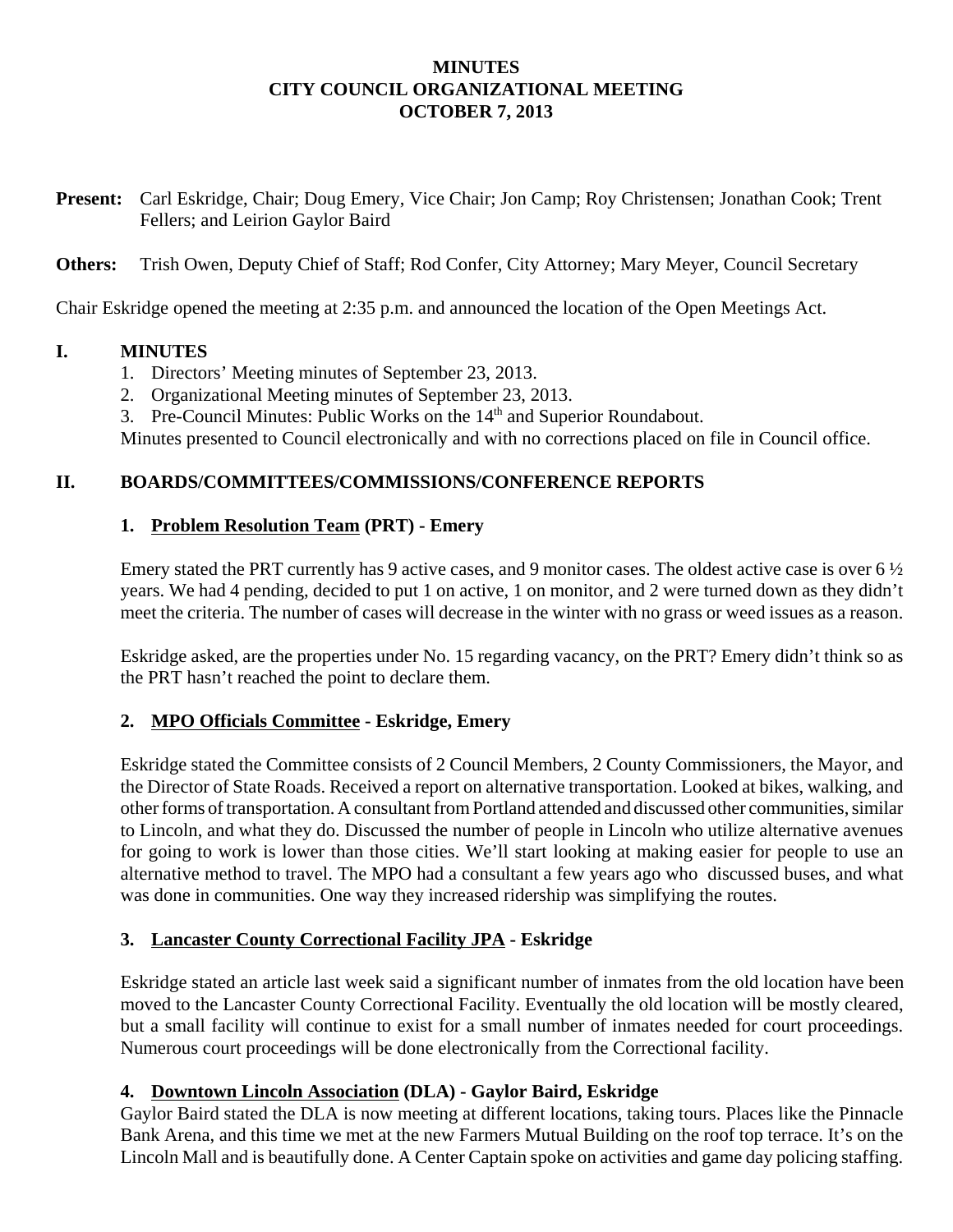Received updates from Urban Development on the Block 16 project, N Street.

# **5. Internal Liquor Commission (ILC) - Christensen, Eskridge, Fellers**

Christensen stated the ILC discussed taxis, their ability to pick up at designated areas, and problems with the areas, as vehicles might park illegally in the pick up zones. Also, people mob the cabs when they come near the pick up zone. One taxi was damaged by people trying to stop the cab and enter. The competition for use is high, and a disincentive for cab drivers to go to that location. We need ways to make more reliable, predictable, with cabs to park and pick up without putting people in danger as some people want to exit while others want to enter the cab simultaneously, all in the right of way.

Christensen added a limo company rep came and spoke. Christensen did speak to the Happy Cab manager who expressed similar sentiments that we need a designated place for cabs where they know no one would be parked there. Discussed if further designating space will we take needed parking?

Talked about having a Council tailgate walk this year, but want to an afternoon, or evening game, and running out of time. But some games haven't announced the start times.

Fellers stated the important message for cabs is to have in a well lit area, off the main street Some taxi prices have gone up, with the problem of an incident like a fire truck pulling up blocking the cabs in, and they remain for an extended time. Suggestions on utilizing the Capitol Mall, in front of the Federal Building, or possibly City parking. Not a dark, dimly lit corner for people to wait for taxis. Good discussions.

Gaylor Baird gave an example of tailgating last Saturday morning. She had coffee in a paper cup when she went to the Railyard. Two security officers stopped her from entering the Railyard with the container. Staffing the area as promised.

### **6. West Haymarket Joint Public Agency - Emery**

Emery stated they approved the last of the design bills. The footbridge will open on November  $3<sup>rd</sup>$ . The arena is no longer open on football Saturdays for the remainder of the year. Will discuss before possible continuance. Discontinued discussion with the artist on the train art.

Camp asked if art appeared on the JPA's budget, set aside, or budgeted for art? Emery replied money was originally allocated. Still has \$1.3 million for art. The original budget had \$2 million. Box of Chocolates was part of the art paid for. Owen thought that was the only art paid for.

### **III. REQUESTS OF COUNCIL FROM MAYOR** - None

### **IV. MISCELLANEOUS**

Eskridge stated regarding the pending list, possibly we could tiny up a bit more. Understand the first item on our pending list, 07-73, may be desirable to keep on the list, but don't know if others have that importance. Fellers asked if a motion needed to take off? Confer stated they're on the agenda, and need motion from the dias, after your voting session. Eskridge stated the Clerk needs to know, of the last three items. Fellers asked if the first one is being kept? Cook added he knows of a group of people who are very concerned about the problem properties, and felt important. We may not end up acting on it but think to take away, without discussing with the people who supported, would make them think perhaps we're heading in the opposite direction.